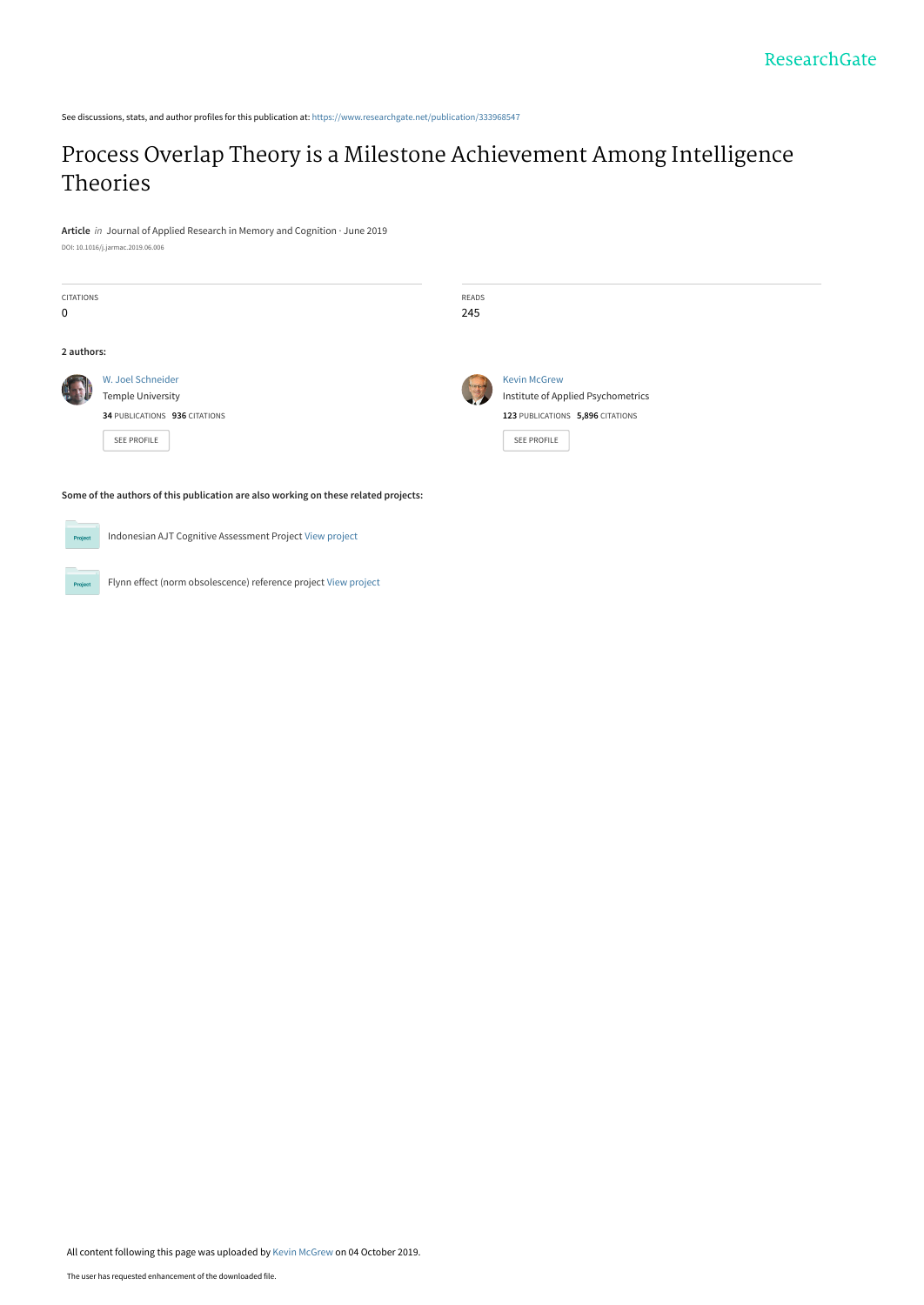Contents lists available at [ScienceDirect](http://www.sciencedirect.com/science/journal/22113681)



Journal of Applied Research in Memory and Cognition

journal homepage: [www.elsevier.com/locate/jarmac](http://www.elsevier.com/locate/jarmac)

Commentary

# Process Overlap Theory is a Milestone Achievement Among Intelligence Theories



W. Joel Schneider<sup>\*</sup> Temple University, USA

Kevin S. McGrew Institute for Applied Psychometrics, USA

*Keywords:* Process Overlap Theory, Intelligence, Cattell-Horn-Carroll Theory of Cognitive Abilities

In their finely wrought first sentence, [Kovacs](#page-4-0) [and](#page-4-0) [Conway](#page-4-0) [\(2019\)](#page-4-0) offer a koan worthy of prolonged meditation. Their question of how there is "no such thing" as general intelligence (*g*) and yet psychometricians can be remarkably good at measuring it would be easy to dismiss if it were a cynical joke, but Kovacs and Conway advance the question respectfully and in good faith. Their efforts to wrestle with this paradox have paid off in the form of a productive explanation of general intelligence. Because debates about the theoretical status of *g* can turn ugly, it is refreshing to read an attempt to resolve the controversy that treats all parties with dignity.

Despite considerable variation in the particulars, there is a sense in which psychometric theories of intelligence have yielded a consistent set of answers for many decades. From the debut of factor analysis [\(Spearman,](#page-4-0) [1904\)](#page-4-0) to the present, psychometric *g* appears in essentially every cognitive ability data set ([Carroll,](#page-4-0) [1993;](#page-4-0) [Jensen,](#page-4-0) [1998\).](#page-4-0) Although Spearman hypothesized that group factors did not exist, they were observed almost as soon as researchers started looking for them ([Burt,](#page-4-0) [1909\).](#page-4-0) Not long after that, they began appearing even in data collected in Spearman's lab, and he devoted a chapter to describing group factors in his seminal work, *The Abilities of Man: Their Nature and Measurement* [\(Spearman,](#page-4-0) [1927\).](#page-4-0) Although the labels differ, early multifactor models ([Holzinger](#page-4-0) [&](#page-4-0) [Swineford,](#page-4-0) [1939;](#page-4-0) [Thurstone,](#page-4-0) [1938\)](#page-4-0) identified constructs that closely resemble those of current, widely, accepted psychometric models [\(Schneider](#page-4-0) [&](#page-4-0) [Flanagan,](#page-4-0) [2015\).](#page-4-0) Whatever problems we may have in the psychometric study of intelligence, a shortage of replicable findings is not among them.

We have devoted much of our scholarship to tending and amending two grand psychometric theories whose source theorists have passed: *Gf-Gc* theory ([Horn](#page-4-0) [&](#page-4-0) [Blankson,](#page-4-0) [2005;](#page-4-0) [Horn](#page-4-0) [&](#page-4-0) [Cattell,](#page-4-0) [1966\)](#page-4-0) and the Three Stratum Theory of Cognitive Abilities ([Carroll,](#page-4-0) [1993\).](#page-4-0) These theories have only minor differences with respect to the narrow and broad abilities of intelligence, but they differ on the theoretical status of *g*. Carroll believed that the evidence for psychological *g* is overwhelming and Horn and Cattell were equally convinced that psychometric *g* does not represent a true psychological construct.

The Cattell-Horn-Carroll (CHC) theory of cognitive abilities [\(McGrew,](#page-4-0) [1997,](#page-4-0) [2005,](#page-4-0) [2009;](#page-4-0) [Schneider](#page-4-0) [&](#page-4-0) [McGrew,](#page-4-0) [2012,](#page-4-0) [2018\)](#page-4-0)

#### Author Note.

W. Joel Schneider, Temple University, Philadelphia, PA, USA.

Kevin S. McGrew, Institute for Applied Psychometrics, St. Joseph, MN, USA.

<sup>∗</sup> Correspondence concerning this article should be addressed to W. Joel Schneider, Psychological Studies in Education, Temple University, 1301 Cecil B. Moore Avenue, Philadelphia, PA 19122-6091, USA. Contact: [schneider@temple.edu.](mailto:schneider@temple.edu)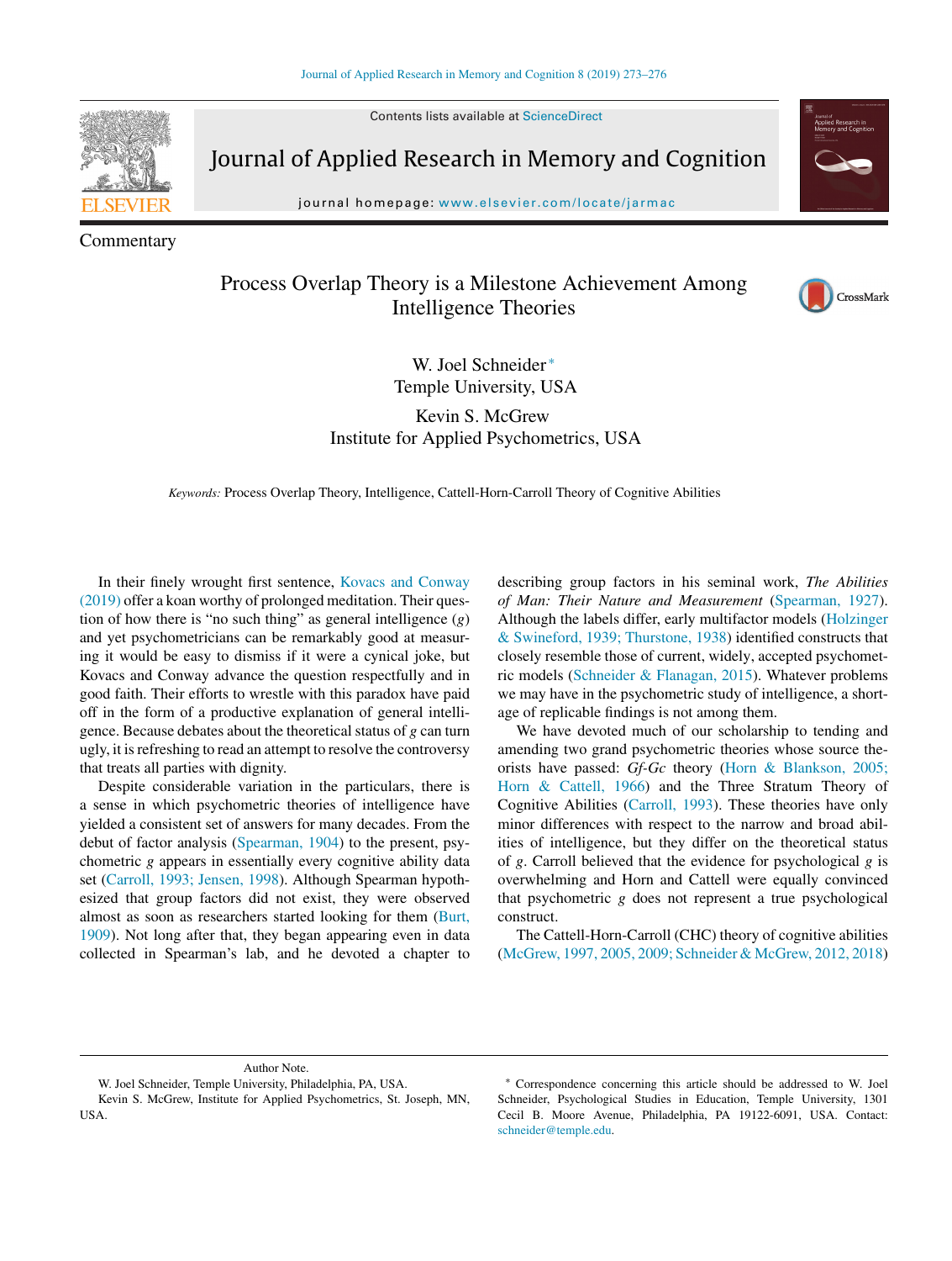does not replace *Gf-Gc* theory or the Three-Stratum Theory.<sup>1</sup> It is more like a superordinate category in the same way that "Christianity" describes a group of highly similar religious traditions that in places may have sharp theological differences. CHC theory is an ecumenical space in which scholars can contribute to the growing knowledge and understanding of the broad and narrow abilities of intelligence without fighting endlessly about *g*. Personally, we both suspect that psychometric *g* is not an ability in the same sense as the other abilities in CHC theory, but we are openminded to the possibility that Carroll and others are right about the psychological reality and importance of *g.* Officially, CHC theory will remain neutral about the status of *g* until the evidence one way or the other becomes convincing not only to us but to most scholars in the field. For this reason, we have followed the introduction of POT and its reception by other scholars with keen interest.

# **Additional Causes of the Positive Manifold**

We appreciate that POT is an explicitly incomplete explanation of the general factor intelligence—[Kovacs](#page-4-0) [and](#page-4-0) [Conway](#page-4-0) [\(2016a\)](#page-4-0) assume that cognitive tests correlate for additional reasons beyond process overlap such as mutualism ([Maas](#page-4-0) et [al.,](#page-4-0) [2006\)](#page-4-0) and individual differences in white-matter integrity. Like Kovacs and Conway, we are skeptical that mutualism is a complete explanation of the positive manifold but believe it to be a plausible partial cause of it. We believe that there are many additional explanations of the positive manifold that do not necessarily involve psychological *g*—see [Barbey](#page-4-0) [\(2018\)](#page-4-0) for a description of relevant explanations of the positive manifold such as lateral prefrontal cortex theory, multiple demand theory, and network neuroscience theory. Additionally, all the fuss regarding the positive manifold representing *g* may be overstated. [Stankov](#page-4-0) [\(2017\)](#page-4-0) accepts the notion of *g*, but suggests that when other less known tentatively identified broad abilities (e.g.,  $Gk$  = kinesthetic abilities;  $Gh$  = tactile abilities;  $Go =$  olfactory abilities) are added to structural models, the prominence or importance of *g* decreases—it becomes a "diminutive general."

In their simulation study, [Kovacs](#page-4-0) [and](#page-4-0) [Conway](#page-4-0) [\(2019\)](#page-4-0) created a large matrix of domain-general and domain-specific processes, each statistically independent of the other. We understand why the processes were assumed to be mutually independent in a demonstration of how process overlap can produce a positive manifold. To explain the positive manifold with correlated variables is to beg the question. However, the assumption that individual differences in basic psychological processes are uncorrelated seems unlikely. If they were uncorrelated, it would mean that they were not influenced by any "common causes" such as disease, injury, malnutrition, genetic variants, or societal practices that influence many aspects of brain functioning simultaneously.

We assume that cognitive processes can be influenced simultaneously via mechanisms that have nothing to do with psychological *g*, even if psychological *g* exists. For example, lead exposure has wide-ranging effects on the entire body, includ-ing the brain, particularly during early development [\(Caito](#page-4-0)  $\&$  $\&$ [Aschner,](#page-4-0) [2017\).](#page-4-0) It is likely that it simultaneously degrades all cognitive functions, even if some functions are more fragile than others. Individual differences in lead exposure alone could produce a positive manifold, albeit a weak one. The cumulative effect of many general neurotoxins would produce a somewhat stronger positive manifold. The general factor that would emerge in a factor analysis of abilities correlated solely because of individual differences in exposure to general toxins would be quite real, but such a factor would not represent an ability.

Trisomy 21, the cause of Down Syndrome, disrupts the function of essentially all neurons [\(Patterson,](#page-4-0) [2009;](#page-4-0) [Roubertoux](#page-4-0) [&](#page-4-0) [Kerdelhué,](#page-4-0) [2006\).](#page-4-0) Thus, even if all cognitive abilities were otherwise uncorrelated, the presence of Trisomy 21 in some members of the population would give rise to a small positive manifold. Likewise, any genetic variant or chromosomal abnormality that affects the function of most or all neurons would produce a positive manifold, even if none of them act on an ability we would call psychological *g*.

It is well documented that people with high cognitive abilities tend to have higher socioeconomic status [\(Gottfredson,](#page-4-0) [1997\).](#page-4-0) It is also likely that economic inequality makes the positive manifold larger than it would otherwise be. If higher-status individuals are able to gain access to better health care, eat healthier food, live in areas with lower levels of environmental toxins, and send their children to schools that provide systematically better education on multiple dimensions, then it is seems likely that otherwise uncorrelated cognitive functions would become positively correlated.

If individual differences in cognitive processes are somewhat correlated due to common causes, mutualism, or other reasons, then the degree of process overlap need not be as high as [Kovacs](#page-4-0) [and](#page-4-0) [Conway](#page-4-0) [\(2019\)](#page-4-0) posit in their simulation study to produce a positive manifold as strong as observed in empirical studies.

#### **Additional Causes of Ability Differentiation**

Process overlap theory gives us a plausible mechanism by which ability differentiation occurs in the form of executive function bottlenecking. We suspect that there are additional mechanisms. We suspect that there are far more variables that interfere with all cognitive processes than there are variables than improve upon the normal functioning of all cognitive processes. Our suspicion rests on the assumption that we can with a single action much more easily destroy a complex system than improve every component of it at once. If we want to improve the quality of an automobile—including the seats, the stereo system, the brakes, the horsepower, the fuel efficiency, and the windshield wipers—we will need to make many small improvements to each component separately. If we want to ruin every part of the car, we merely need to bury it in a sandpile, drive it into a lake, drop it off a cliff, smash it in a car crusher, or lend it to unsupervised teenagers.

 $1$  The CHC model presented in Figure 1 in [Kovacs](#page-4-0) [and](#page-4-0) [Conway](#page-4-0) [\(2019\)](#page-4-0) references an older version of CHC theory. The most important recent changes at the broad ability level are (a) the change of *Gsm* to *Gwm* (short-term working memory) and (b) the splitting of *Glr* into two broad abilities, *Gl* = Learning Efficiency; *Gr* = Retrieval Fluency ([Schneider](#page-4-0) [&](#page-4-0) [McGrew,](#page-4-0) [2018\).](#page-4-0)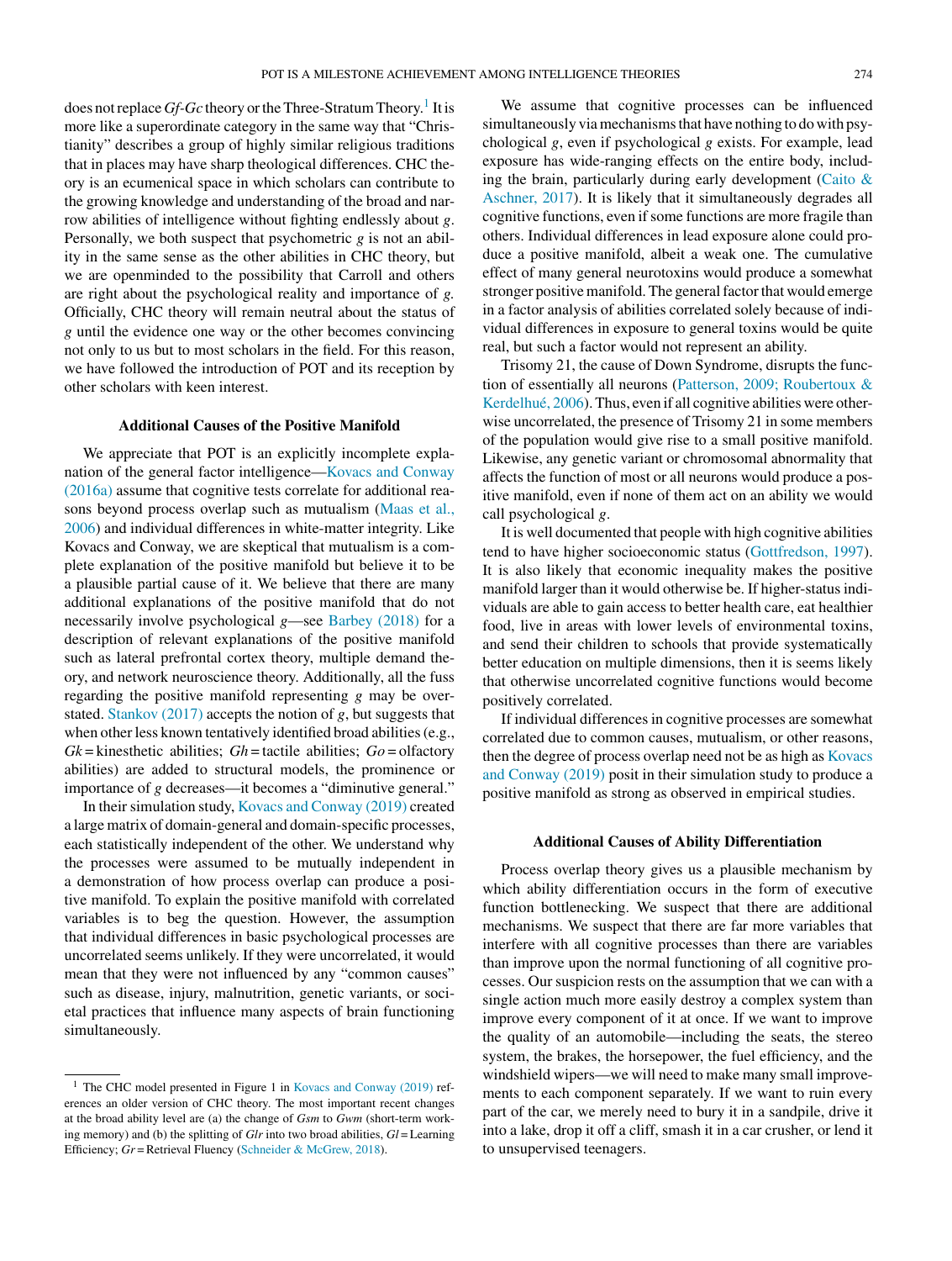In like manner, to disrupt brain functioning globally is a simpler task compared to improving the entire brain at once. If the positive manifold is partly explained by variables with global influence on brain functioning and if variables with global influence on brain functioning are disproportionately harmful, then test performances will correlate more strongly among people with low ability. In contrast, people with high ability would likely have experienced fewer large global negative influences and had more small local positive influences on cognitive processes. Thus, their test performances would be predicted to have weaker correlations. Thus far, the literature on genetic influences on cognitive ability are consistent with our hunch. Most known genetic effects on cognitive ability that are global and large are negative (e.g., PKU). Thus far, there are no known single gene variants that produce large global positive effects on cognitive ability [\(Hill](#page-4-0) et [al.,](#page-4-0) [2018\).](#page-4-0)

# **Concerns about POT-Structural**

If the statement that  $g$  is a formative variable merely means that it isthe result of overlapping processes and has no causalrole in creating the positive manifold, then we have no objection to the statement. However, Figure 3 in [Kovacs](#page-4-0) [and](#page-4-0) [Conway](#page-4-0) [\(2019\)](#page-4-0) implies that *g* is the sum of all the CHC broad ability factors. Because the broad abilities are highly correlated, the sum would mostly consist of shared variance. However, it would also consist of variance specific to each broad factor. If so, it would seem that formative *g* is not purely general but a mix of overlapping and non-overlapping abilities.

More importantly, it is not clear that formative *g* is of any importance in POT. A formative variable like socioeconomic status is useful to specify if we can assume that the benefits of high status can be obtained by a variety of means (e.g., earning more money, becoming more educated, or attaining positions of authority in important organizations) and that a lower value on one indicator of status can be compensated for by a high value on another indicator. A less-educated but wealthy entrepreneur and a well-educated professional with a modest income may have different flavors of status, but they likely enjoy many of the same benefits that come from being an esteemed member of a community. We are curious if people with the same level of formative *g* are predicted to enjoy similar advantages even if the ingredients of formative *g* are quite different. If so, formative *g* is worth keeping. If not, there is no reason to clutter our theories with it other than as a historical footnote.

#### **Broad Abilities Are as Mysterious as Psychometric** g

We agree with [Kovacs](#page-4-0) [and](#page-4-0) [Conway](#page-4-0) [\(2019\)](#page-4-0) that constructs with a realist ontology and reflective measurement are the proper focus of intervention and theoretical investigation. They suggest that CHC broad factors may serve in this role. Broad factors consist of several narrow ability constructs. For example, *Gv* (visual-spatial processing) consists of narrow abilities such as the ability to rotate mental images quickly, visualize missing pieces of a partial image, estimating line lengths, and many other abilities. Unfortunately, there are so many narrow abilities that it is impractical to measure them with fidelity in any one

individual. Thus, we agree with Kovacs and Conway that CHC broad ability constructs are the proper focus for practitioners when they interpret cognitive ability profiles. Even so, we are not sure if broad abilities reflect abilities with realist ontology or if they are higher-order abstractions like psychometric *g*.

For now, POT has no explanation for the clustering of narrow abilities within broad constructs. Frankly, neither does CHC theory. We agree with [Kovacs](#page-4-0) [and](#page-4-0) [Conway](#page-4-0) [\(2016b\)](#page-4-0) that mutualism may be an especially important explanation of the clustering of basic processes into specific ability clusters. [Cattell](#page-4-0) [\(1987\)](#page-4-0) speculated that some broad factors reflect individual differences in the functioning of primary and association cortex regions for different sensory modalities. Some clustering of narrow abilities may occur simply because specific brain functions are largely determined by regions of the brain that are in close physical proximity. For example, a small lesion in the parietal lobe may interfere with several visual-spatial narrow abilities at the same time. Another mechanism that causes certain narrow abilities to form broad ability clusters is that they use the same sets of neurotransmitters and that individual differences in the functioning of a specific neurotransmitter may affect specific sets of cognitive processes but not others. For example, enhancements in acetylcholine signaling may improve visual-spatial functions [\(Gratton](#page-4-0) et [al.,](#page-4-0) [2017\).](#page-4-0)

# **POT Need Not Die If Psychological** g **Is Proven to Exist**

Suppose that in the coming years that we find convincing evidence that a psychological attribute consistent with *g* theory exists. For example, [Geary](#page-4-0) [\(2018\)](#page-4-0) has presented an intriguing hypothesis, which would be consistent with Spearman's concept of a general mental energy, that efficiency of mitochondrial functioning at the level of individual cells may give rise to some psychological construct we could call *g*. Imagine that people really do use their general intelligence directly and actively to answer vocabulary tests, digit span tests, and mental rotation speed tests. Is it then possible to imagine that process overlap does not explain the positive manifold at all? We find it hard to believe that POT would be disproven entirely. There is a large but finite number of cognitive processes, and there are no pure measures of any of them. All tests are influenced by a mix of cognitive processes, and process overlap will account for at least some portion of their correlations.

## **The Future of POT**

We find POT to be enormously appealing and will pay close attention to its development. We hope that greater clarity is forthcoming about exactly which processes are most important in determining intelligent performance in tests and in daily decisions.

POT has successfully caused us to reconsider many aspects of CHC theory. We have always been clear that abilities discovered by factor analysis do not necessarily describe processes operating within individuals. Thinking carefully about POT has made it clear that we need to articulate this point more clearly and forcefully when we describe CHC constructs.